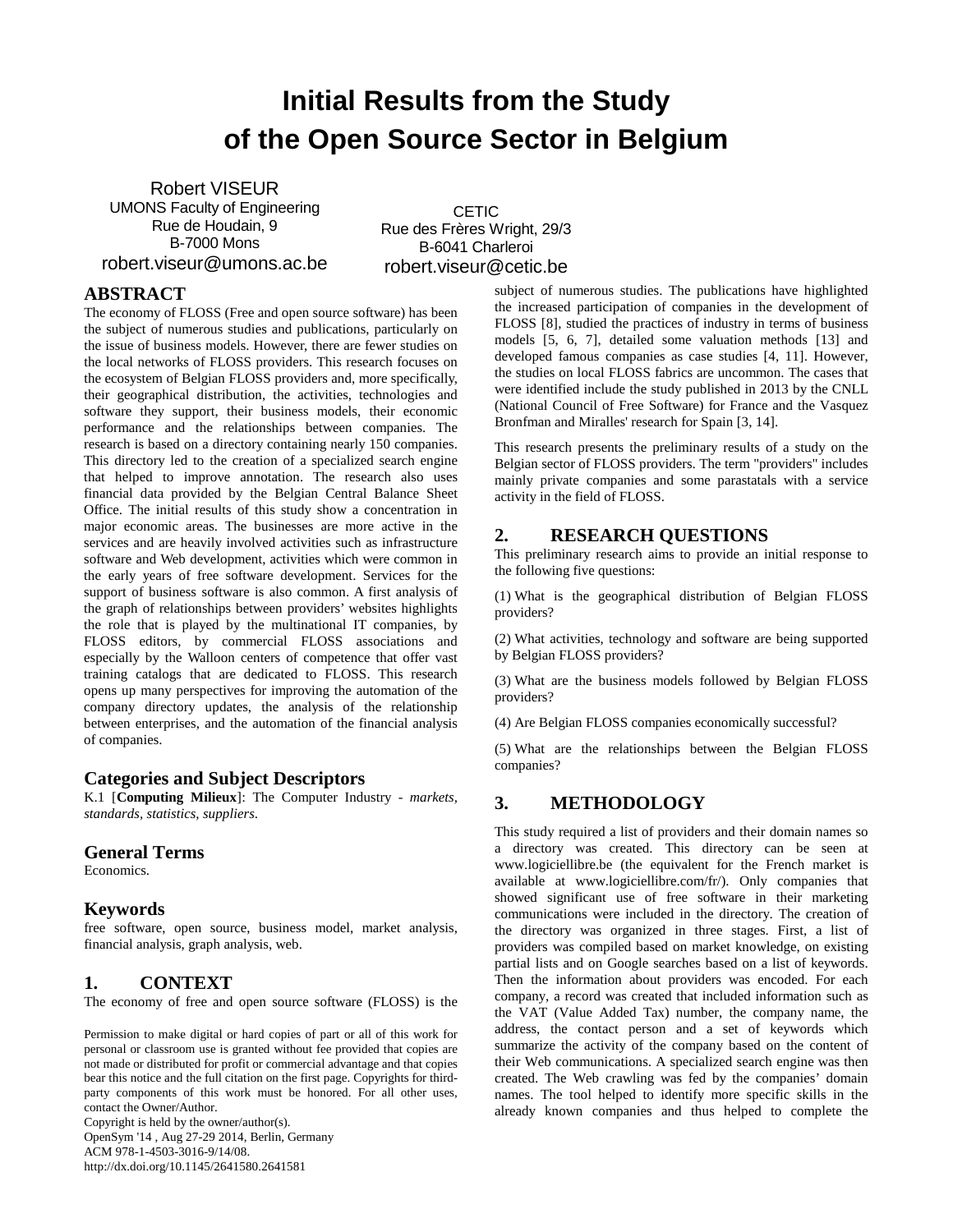annotation. Finally, the results of the research were promoted at events dedicated to free software, in order to collect requests for additions and corrections, and to facilitate the updates.

The collection of Web pages was conducted several times in 2012 and 2013. GNU Wget (www.gnu.org/s/wget/) open source software was used for recursive Web crawling. This software recovered a total of 35,933 files (3.3 GB). These items were classified in a directory. Each folder at the root directory contains the files of a website. Before running Wget the URLs of domain names were analyzed to detect dead links and redirections (based on HTTP headers). The specialized search engine was performed with the Zend Search open source indexation tool.

The geographical distribution of FLOSS providers was determined automatically by the geolocation of their addresses. This operation was carried out based on the Lambert coordinates (Lambert 72) of the city where the provider is located. Lambert is a flat coordinates system used in Belgium by the National Geographic Institute (www.ngi.be). Based on these coordinates the business locations were plotted on a map of Belgium, which was found on Wikipedia and that shows the outlines of the Belgian provinces.

The fields of activity and the software that are supported by the companies were calculated by using the keywords that were added to the company records in the directory during the annotation process. For example, the companies that are active in open source voice over IP software were detected by keywords such as *voip*, *sip*, *asterisk*, *openser* or *ekiga* that represent various open source VoIP technologies. The dashboards were generated automatically by applying this method.

The business models were determined by using the content of the websites of a group of 31 companies during 2010. Five types of activity were identified: selling hardware, editing software, supplying services, selling products and hosting applications (SaaS, ASP and Web hosting). The service activity is associated with an assessment of the degree of specialization. The scale has three levels: general  $(= weak)$ , focusing on a family of technologies (= medium), focusing on a particular technology (= strong). Whether or not companies contributed to FLOSS projects was also investigated.

The issue of economic performance was dealt with in this preliminary research. In practice, based on a file that contained VAT numbers, statistics were ordered from the Central Belgian Central Balance Sheet Office (www.nbb.be) that the companies must feed with their balance sheets. The data that was collected for these companies included their name, their legal status, the model of their annual account (full or abbreviated), their turnover (if published), their operating income, their net income for the year, their debts, their equity, the number of full-time employees and the financial ratios calculated by the Belgian Central Balance Sheet Office [1].

The relationships between the companies were studied based on the networking between the companies' websites that were in the directory. The pages that were collected with Wget were analyzed with a PHP script that extracts URLs and calculates a set of links between domains. The latter is then converted to DOT file. DOT is a graph description language described in text format to represent and shape the edges of a graph. It is based on nodes (e.g. "www.beeznest.com"  $\rightarrow$  "twitter.com"). In this case, the nodes are websites and the edges are the links between websites. This file

was then analyzed with the Gephi (gephi.org) open source software and was converted into a graph with the DOT converter on Ubuntu GNU/Linux. The approach used here was based on Ortega and Aguillo's study on the Nordic academic Web, and operated with the measures defined by Hansen *et al.* [9, 12].

Partial results have been the subject of presentations to professionals in Belgium and France, in order to get feedback on the results of the study [15, 16].

## **4. RESULTS**

## **4.1 Geographical Distribution**

A map of Belgium that shows the outlines of the provinces was used and the province capitals were highlighted. The digitized map, seen in Figure 1, is pale gray, the capital city of each province appears in dark gray and the companies in red.

Unsurprisingly, the major Belgian economic centers have the largest number of FLOSS providers (see Figure 1) with a significant concentration around the city of Brussels, the city of Antwerp and the former Walloon industrial basin (Mons-Charleroi-Liege). The southern province of Luxembourg is the least equipped.

#### **Figure 1. Geographic distribution of Belgian FLOSS providers.**



# **4.2 Supported Activities, Technologies and Software**

Over one third of the providers are involved in activities that are related to IT infrastructure and Web development (see Table 1). There are domains where free software is historically well developed: Apache Web server, operating systems for GNU/Linux or BSD-type server, Samba file server, PHP Web development language, content management systems such as Drupal, Plone or SPIP, etc. The fields of Electronic Document Management (EDM), Voice over IP (VoIP) and business management software (ERP / CRM / BI) are also well covered. Almost one business in five offers training. The coverage is lower for the domains of embedded systems, Geographic Information Systems (GIS) and legal advice.

**Table 1. Dashboard showing activities supported by Belgian FLOSS providers (total: 127 suppliers).**

| <b>Activities</b> | $\frac{0}{6}$ |
|-------------------|---------------|
| Infrastructure    | 37.80%        |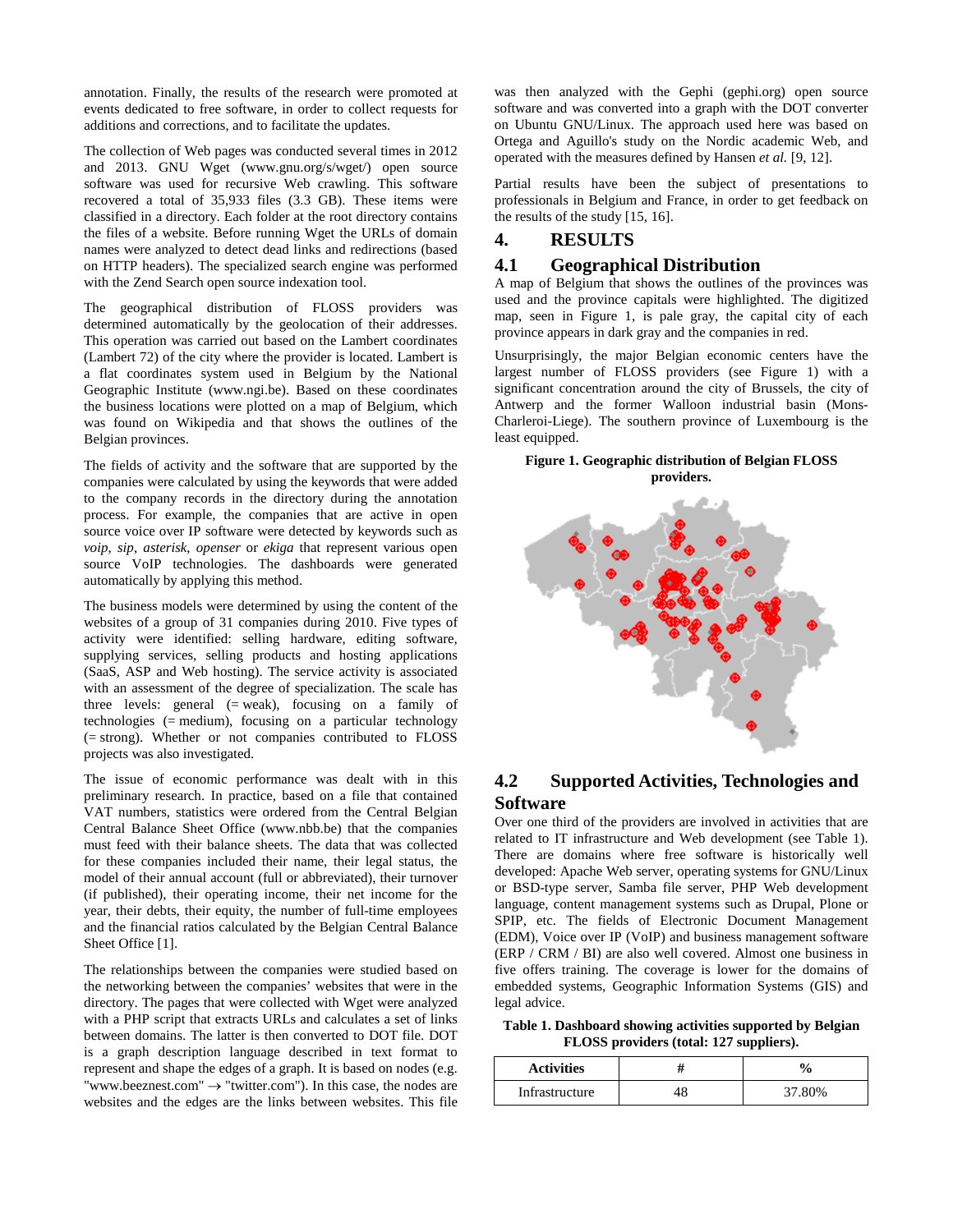| <b>Activities</b>          | #                             | $\frac{6}{9}$ |
|----------------------------|-------------------------------|---------------|
| VoIP                       | 14                            | 11.02%        |
| Embedded                   | 5                             | 3.94%         |
| Web development<br>and CMS | 42                            | 33.07%        |
| LMS                        | $\mathfrak{D}_{\mathfrak{p}}$ | 1.57%         |
| <b>EDM</b>                 | 14                            | 11.02%        |
| ERP/CRM/BI                 | 18                            | 14.17%        |
| Collaboration              | 5                             | 3.94%         |
| <b>GIS</b>                 | $\overline{c}$                | 1.57%         |
| Training                   | 26                            | 20.47%        |
| Legal Advice               | 2                             | 1.57%         |

Other statistics were generated regarding the support for Enterprise Resource Planning (ERP), Customer Relationship Management (CRM) and Business Intelligence (BI) (see Table 2), support for programming languages (see Table 3), support for Web frameworks and support for Content Management Systems (see Table 4).

Support for business management software (ERP / CRM / BI) is characterized by a very strong support for OpenERP. The latter is produced by a local company that is based in Wavre and that has experienced strong growth for several years.

**Table 2. Dashboard showing business management software supported by Belgian FLOSS providers. (total: 16 suppliers).**

| <b>Activities</b> | #                           | $\frac{0}{0}$ |
|-------------------|-----------------------------|---------------|
| Compiere          | 1                           | 6.25%         |
| Dolibarr          | 1                           | 6.25%         |
| ERP <sub>5</sub>  | $\Omega$                    | $0.00\%$      |
| Jasper BI         | $\mathcal{D}_{\mathcal{L}}$ | 12.50%        |
| Openbravo         |                             | 6.25%         |
| OpenERP           | 6                           | 37.50%        |
| Pentaho           | 3                           | 18.75%        |
| SugarCRM          | 3                           | 18.75%        |
| Tryton            |                             | 6.25%         |

Support for programming language is a very strong for PHP, which is linked to the strong representation of Web activities, for Python, which benefits from an active community in Belgium, and for Java, which is widely used in the industry. The results for Web frameworks (Django, Ruby on Rails, Symfony, Zend, etc) are not represented because the companies rarely indicate the tools that they use on their websites.

**Table 3. Dashboard showing programming languages supported by Belgian FLOSS providers (total: 54 suppliers).**

| <b>Activities</b> | $\frac{0}{0}$ |
|-------------------|---------------|
| Java              | 22.22%        |
| Lisp              | 1.85%         |

| <b>Activities</b> | #  | $\frac{6}{9}$ |
|-------------------|----|---------------|
| Perl              | 3  | 5.56%         |
| <b>PHP</b>        | 30 | 55.56%        |
| Python            | 18 | 33.33%        |
| Ruby              |    | 7.41%         |
| Smalltalk         |    | 1.85%         |

The Drupal, Plone, Jahia, Joomla and Typo3 content management systems benefit from a strong commercial support. Drupal is widely acclaimed and has also been launched by a developer from Antwerp. Drupal could be considered as a second Belgian success story. An active community is developed around Plone in Belgium, especially in the public sector with the CommunesPlone / IMIO (www.imio.be) project. Jahia was used in several projects that were carried out in the public sector, such as the Agoracités electronic sales point project, which has since been replaced by CommunesPlone.

**Table 4. Dashboard showing content management software supported by Belgian FLOSS providers (total: 37 suppliers).**

| <b>Activities</b> | #                             | $\frac{0}{0}$ |
|-------------------|-------------------------------|---------------|
| Drupal            | 15                            | 37.84%        |
| <b>EZ</b> Publish | $\mathfrak{D}_{\mathfrak{p}}$ | 5.41%         |
| Jahia             | 5                             | 13.51%        |
| Joomla            | 6                             | 16.22%        |
| Liferay           | 3                             | 8.11%         |
| Plone             | 8                             | 21.62%        |
| Spip              | 3                             | 8.11%         |
| Typo3             | 6                             | 16.22%        |

## **4.3 Business Models**

Almost all of the companies that were looked at offer services (see Table 5). The offer is not specialized in almost half of the cases and very specialized in nearly one in three cases.

**Table 5. Belgian FLOSS providers' business models. (total: 31** 

| providers) |  |  |
|------------|--|--|
|            |  |  |

| <b>Activities</b>               | #              | $\frac{0}{0}$ |
|---------------------------------|----------------|---------------|
| Hardware                        | 5              | 16.1%         |
| Edition                         | 3              | 9.7%          |
| Services:                       | 31             | 100%          |
| No specialization               | 1              | 3.2%          |
| Weak<br>specialization          | 15             | 48.4%         |
| Medium<br>specialization        | 5              | 16.1%         |
| <b>Strong</b><br>specialization | 10             | 32.3%         |
| Other products                  | $\Omega$       | $0.0\%$       |
| Hosting                         | $\overline{c}$ | 12.9%         |
| Contributions                   | 4              | 12.9%         |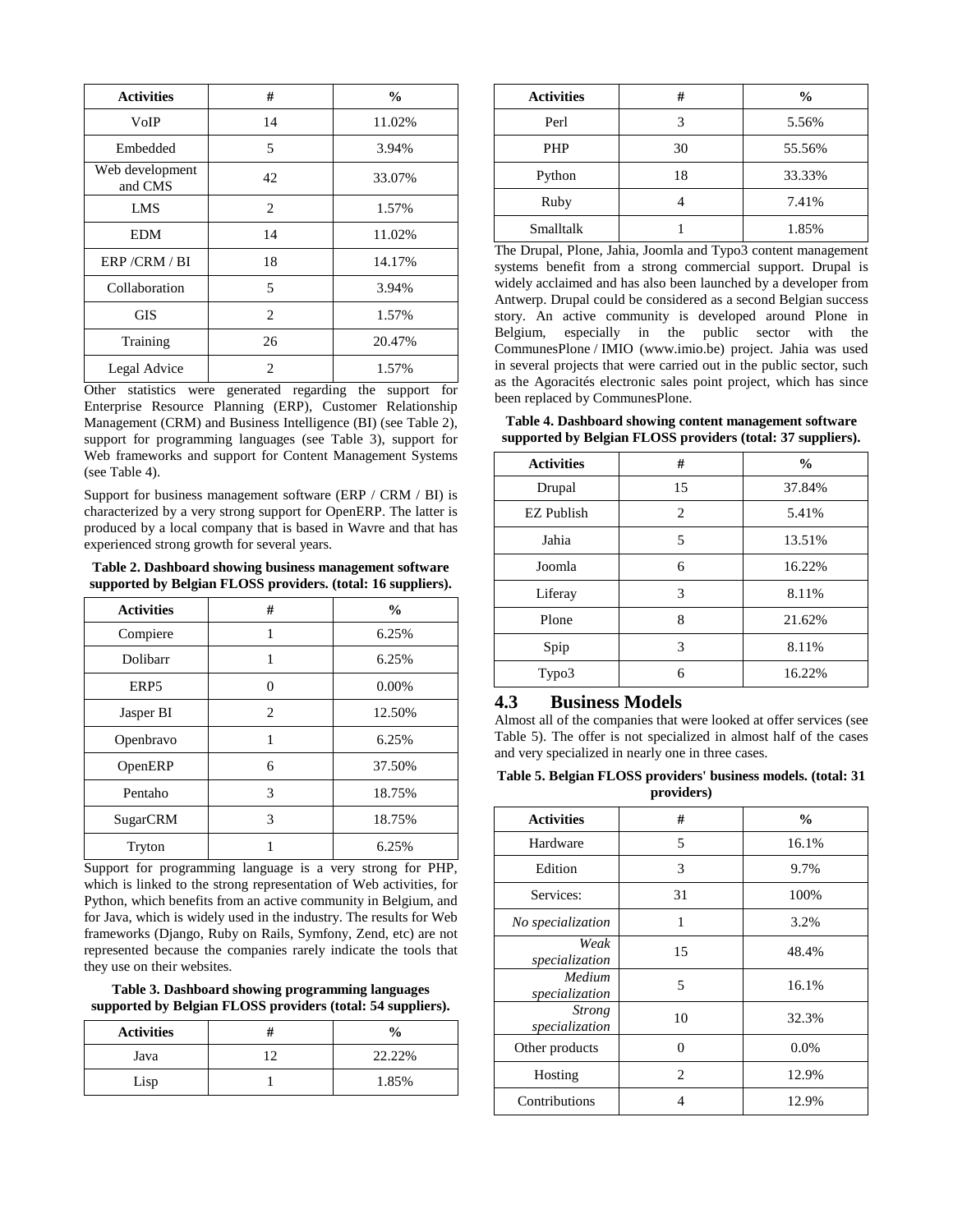In comparison to the French market, the activities related to edition and hosting appear less frequently. This fact could be explained by the smaller size of the Belgian market, the importance of small companies in the local economy. As a consequence there is some difficulty in reaching a critical mass to develop a service activity and transform it into a software edition activity that requires more investment and greater specialization.

The companies that claim to contribute to FLOSS projects represent 12.9% of the total. This low result may be explained by our criteria that is based on the promotion on the websites of clearly identified contributions to open source projects. Indeed, the participation of companies in open source projects is common; however, the developer involvement is not always apparent [2, 10].

## **4.4 Economic Performances**

FLOSS companies have a low failure rate, with only five out of 140 firms failing between 2004 and 2011 according to the information provided by the Belgian Central Balance Sheet Office.

The solvency is very good (37.1%; median). The capitalization is good (129,239 euros; median). However, these values should be subject to further, more detailed, study as they may be biased because of the weight of very large companies in Belgium that are strongly encouraged to capitalize through tax incentives such as notional interests.

The median turnover is 3.25 million euros. However, this high value is biased because turnover is only calculated from the companies that provide their accounting information in full format [1], whereas small unlisted companies can use the abbreviated format. The return on assets is good (6.8%; median).

The share of wages in value added is very high (79.7%; median). This value reflects a labor-intensive activity and, presumably, the orientation of Belgian FLOSS sector to provide services.

These partial figures reveal a sector that is rather stable and that generates employment. A closer examination of the annual reports of 10 companies in the sub-sector of ERP providers confirms this impression, with an average of 10 employees per company. In addition, 45% of companies employ 5 or more people (compared to 25% on average in the Walloon ICT sector). This review also highlights the existence of less known firms that reach a significant size compared to the local economy, and the importance of the self-employed people and very small businesses.

#### **4.5 Relationship between Companies**

A first analysis of the graph of relationships between websites (see Figure 2) identifies four types of key players: the Walloon centers of competence, the multinational IT companies, the FLOSS editors and the FLOSS business associations.

The Walloon centers of competence are centers for training, competitive intelligence and awareness. They often offer courses dedicated to FLOSS and focus the attention of the FLOSS industry. Several international IT companies have been investing in FLOSS software for several years (e.g. operating systems for servers, office suites, Web servers, application servers, etc.). In addition, they sell complementary products, proprietary software or hardware (e.g. servers), and have a well established network of partners. FLOSS editors are less common in Belgium but appear to be popular (see OpenERP).

Based on a Pagerank score that was calculated for all the nodes (i.e. websites) among the 50 most popular websites, the following websites stand out:

- the websites of the centers of competence and the research centers with training activity (Multitel, TechnofuturTIC, Technocité),

- the websites of Web 2.0 services (Delicious, Facebook, LinkedIn, Twitter, Youtube, Google Maps, Wikipedia),

- the websites of Web utilities (Adobe, Macromedia, W3C Validator ) and Web references (IETF, W3C, Wikipedia),

- the websites of multinational ICT companies (Bull, HP, IBM, Microsoft, Novell),

- the websites of popular FLOSS software (Drupal, JBoss, Joomla, Nagios, Worpress),

- the websites of public initiatives that support the Belgian ICT sector (eTIC, Infopole).

Based on a calculation of the Degree (i.e. DegreeIn and DegreeOut, that is to say inbound links and outbound links) calculated for all the nodes (i.e. websites), specialized companies and the Zea Partners association of FLOSS providers stand out. The centers of competence remain highly classified.

Based on a calculation of the Betweenness Centrality (centrality of a node in a network) which was calculated for all the nodes (i.e. websites), reference organizations, that is to say FLOSS associations, centers of competence, multinational ICT firms and FLOSS editors, all stand out.

#### **Figure 2. Partial graph of relationships between Belgian FLOSS companies.**



## **5. DISCUSSION AND PERSPECTIVES**

These initial results on the study of Belgian FLOSS providers show a sector that is focused in the major economic centers of the country. The businesses are more active in the services and are heavily involved activities such as infrastructure software and Web development, activities which were common in the early years of free software development. The products on offer for business management software are, however, well developed.

The activities in open source geographic information systems are uncommon. However the strong development of OpenStreetMap (www.openstreetmap.org) and the recent public initiatives about open data in Wallonia -see for example the ICT Master Plan by Creative Wallonia (www.creativewallonia.be) or the Hackathon